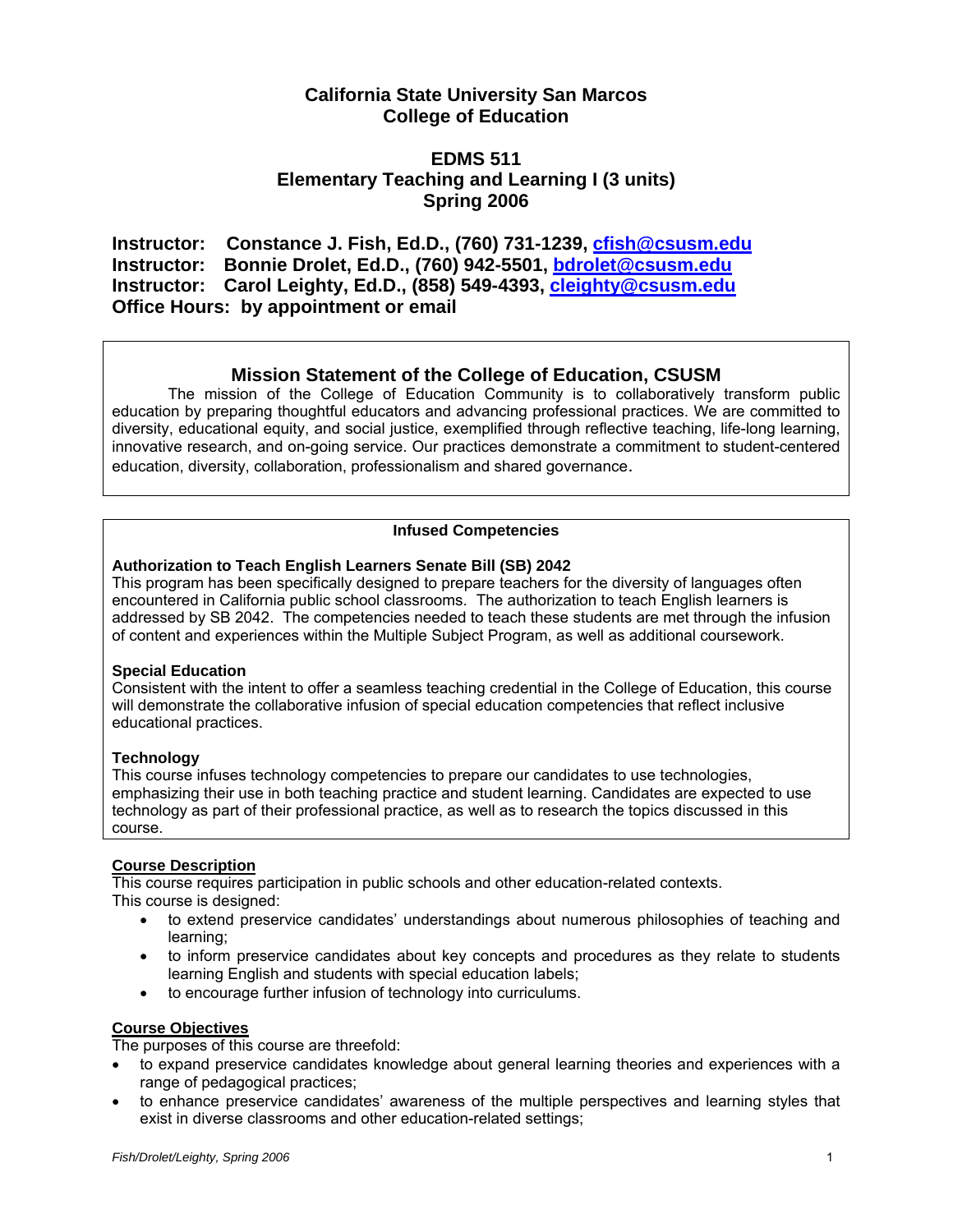• to provide a safe environment for preservice candidates' discussion of, and experimentation with, a variety of techniques and methods of instruction.

#### **Teacher Performance Expectations (TPE) Competencies**

This course is designed to help teachers seeking the Multiple Subjects Credential to develop the skills, knowledge, and attitudes necessary to assist schools and districts in implementing effective programs for students. The successful candidate will be able to merge theory and practice in order to realize a comprehensive and extensive educational program for all students. The following TPE's are primarily addressed in this course:

- TPE 6d Engaging and supporting all learners (Student Study Team Assignment)
- TPE 10 Creating & managing effective instructional time (Observation and In class case analysis)
- TPE 14 Technology: CSUSM Educational Technology (TaskStream and web readings)

#### **Required Texts**

- Tomlinson, Carol Ann. (1999). *The Differentiated Classroom: Responding to the needs of all learners*. Alexandria, VA: Association for Supervision and Curriculum Development. ISBN # 0-87120-342-1 (Available as an e-book online.)
- Choate, J. S. (2004) *Successful inclusive teaching (4rd ed.)* Needham, MA: Allyn & Bacon.
- Villa, R. and Thousand, J. (1995). *Creating an Inclusive School*. Alexandria, VA: Association for Supervision and Curriculum Development.
- Woo, K., Valadez, G., Marion, R. (2004). *Elementary Teaching and Learning*. Boston, MA: Pearson Custom Publishing.
- Task Stream Electronic Portfolio, Must register and pay fee online prior to first class @ www.TaskStream.com (register for 1 year minimum).
- Electronic Readings posted to WebCT.

#### **Required Websites**

- Curriculum Development and Supplemental Materials Commission (1999). *Reading/Language Arts Framework for California Public Schools.* California Department of Education. Also at: http://www.cde.ca.gov/cdepress/lang\_arts.pdf
- CAST Universal Design for Learning: Differentiated Instruction (http://www.cast.org/publications/ncac/ncac\_diffinstruc.html)
- Enhancing Learning with Technology: Differentiating Instruction (http://members.shaw.ca/priscillatheroux/differentiating.html)
- Technology and Differentiated Instruction Web Resources (http://k12.albemarle.org/Technology/DI/)
- Differentiation of Instruction in the Elementary Grades (http://www.ericdigests.org/2001- 2/elementary.html)
- What is Differentiated Instruction? (http://www.readingrockets.org/print.php?ID=154

#### **Accommodation for Disabilities**

Please discuss your needs with the instructor within the first week of the semester & contact Disabled Student Services, 5025A Craven Hall, (760) 750-4905 or (760) 750-4909 (TDD).

#### **Plagiarism**

All work submitted for this course should reflect students' efforts. When relying on supporting documents authored by others, cite them clearly and completely using American Psychological Association (APA) manual,  $5<sup>th</sup>$  edition. Failure to do so may result in failure of the course.

#### **Grading Policy**

All students will come prepared to class; readings and homework assignments are listed on the dates on which they are due.

All required work is expected to be on time. One grade level will be deducted for each class meeting for which it is late (e.g., an "A" assignment that is submitted one class session late will be marked down to a "B"). Unless prior instructor approval is secured, assignments will not be accepted three class sessions after which they are due. Exceptions will be handled on a case-by-case basis, as determined by the instructor.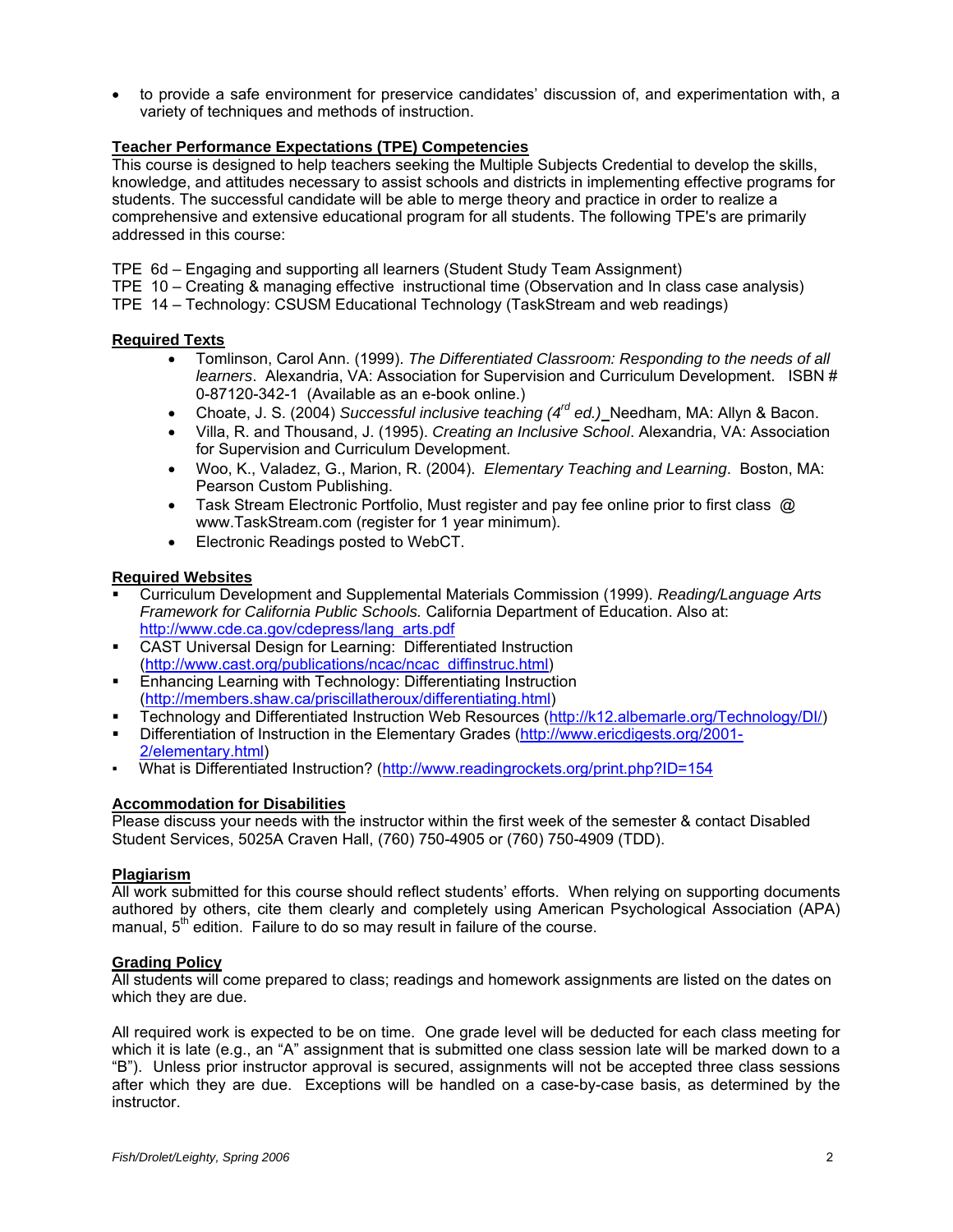It is expected that students will proofread and edit their assignments prior to submission. Students will ensure that the text is error-free (grammar, spelling), and ideas are logically and concisely presented. The assignment's grade will be negatively affected as a result of this oversight. Each written assignment will be graded approximately 80% on content and context (detail, logic, synthesis of information, depth of analysis, etc.), and 20% on mechanics (grammar, syntax, spelling, format, uniformity of citation, etc.). All citations, where appropriate, will use American Psychological Association (APA) format. Consult American Psychological Association (APA) Manual, 5<sup>th</sup> edition for citation guidance.

Grading will also include a component of "professional demeanor." Students will conduct themselves in ways that are generally expected of those who are entering the education profession. This includes but is not limited to:

- On-time arrival to all class sessions;
- Advance preparation of readings and timely submission of assignments;
- Respectful participation in all settings (e.g., whole group, small group, in/outside of class);
- Carefully considered, culturally aware approaches to solution-finding.

#### **Grading Scale**

| $A = 93 - 100$ | $B+=86-89$ | $C+= 77-79$   |         |                |
|----------------|------------|---------------|---------|----------------|
| $A = 90 - 92$  | B=83-86    | $C = 73-76$   | D=60-69 | F=59 or lower. |
|                | B-=80-82   | $C - 70 - 72$ |         |                |

#### **Course Assignments**

| Observation                         | 10 points  |
|-------------------------------------|------------|
| Diversity Interview/Cultural Plunge | 10 points  |
| <b>Student Study Team</b>           | 10 points  |
| Electronic Portfolio                | 10 points  |
| Peer Teaching demonstration         | 15 points  |
| Resume                              | 5 points   |
| Self Profile                        | 5 points   |
| In class case analysis              | 20 points  |
| Attendance/Participation            | 15 points  |
| <b>Total</b>                        | 100 points |

**Please note assignments are due whether or not you are present in class that day.** 

**While this syllabus is carefully planned, it may be modified at any time in response to the needs and interests of the class.** 

#### **College of Education Attendance Policy**

Due to the interactive nature of courses in the COE, and the value placed on the contributions of every student, students are expected to prepare for, attend, and participate in all classes. For extenuating circumstances contact the instructors **before** class is missed, and make arrangements to make up what was missed. At minimum, a student must attend more than 80% of class time, or s/he may not receive a passing grade for the course. If a student misses two class sessions or is late (or leaves early) for more than three sessions, the highest possible grade earned will be a "C". **Notification of absences does not allow students to assume they are automatically excused from class or making up missed class.**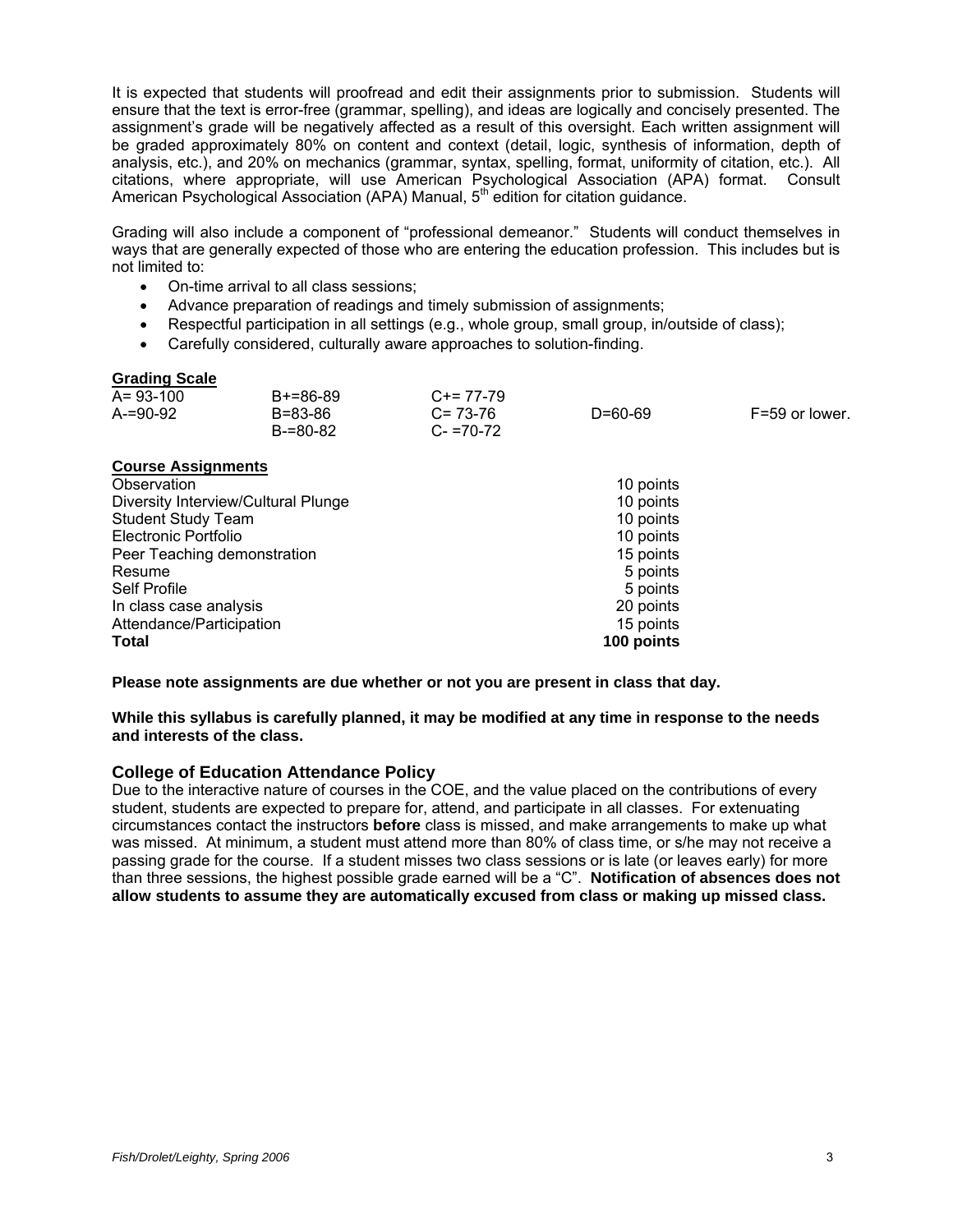## **Course Outline (Timeline Subject to Change pending "Teachable" Moments)**

| Date                 | Topic                                                                                                                         | <b>Reading Assignment Due</b> |
|----------------------|-------------------------------------------------------------------------------------------------------------------------------|-------------------------------|
| Session 1<br>1/17/06 | Introduction<br><b>Community Building</b><br>Learning Styles and the Classroom<br>Teacher<br>Jigsaw Philosophies of Education | Readings in class             |
| Session 2<br>1/24/06 | <b>Self Profile Due</b><br>Intro to TaskStream (computer lab)                                                                 | Choate: Chapters 1 and 2      |
| Session 3<br>1/31/06 | Peer Teaching Demonstration                                                                                                   |                               |
| Session 4<br>2/7/06  | Peer Teaching Demonstration<br><b>Observation Due</b>                                                                         |                               |
| Session 5<br>2/14/06 | Peer Teaching Demonstration<br><b>Student Study Team Due</b>                                                                  |                               |
| Session 6<br>2/21/06 | Peer Teaching Demonstration<br><b>Resume Due</b>                                                                              |                               |
| Session 7<br>2/28/06 | Peer Teaching Demonstration<br><b>Diversity Interview Due</b>                                                                 |                               |
| Session 8<br>3/7/06  | Peer Teaching Demonstration<br>In class case analysis                                                                         |                               |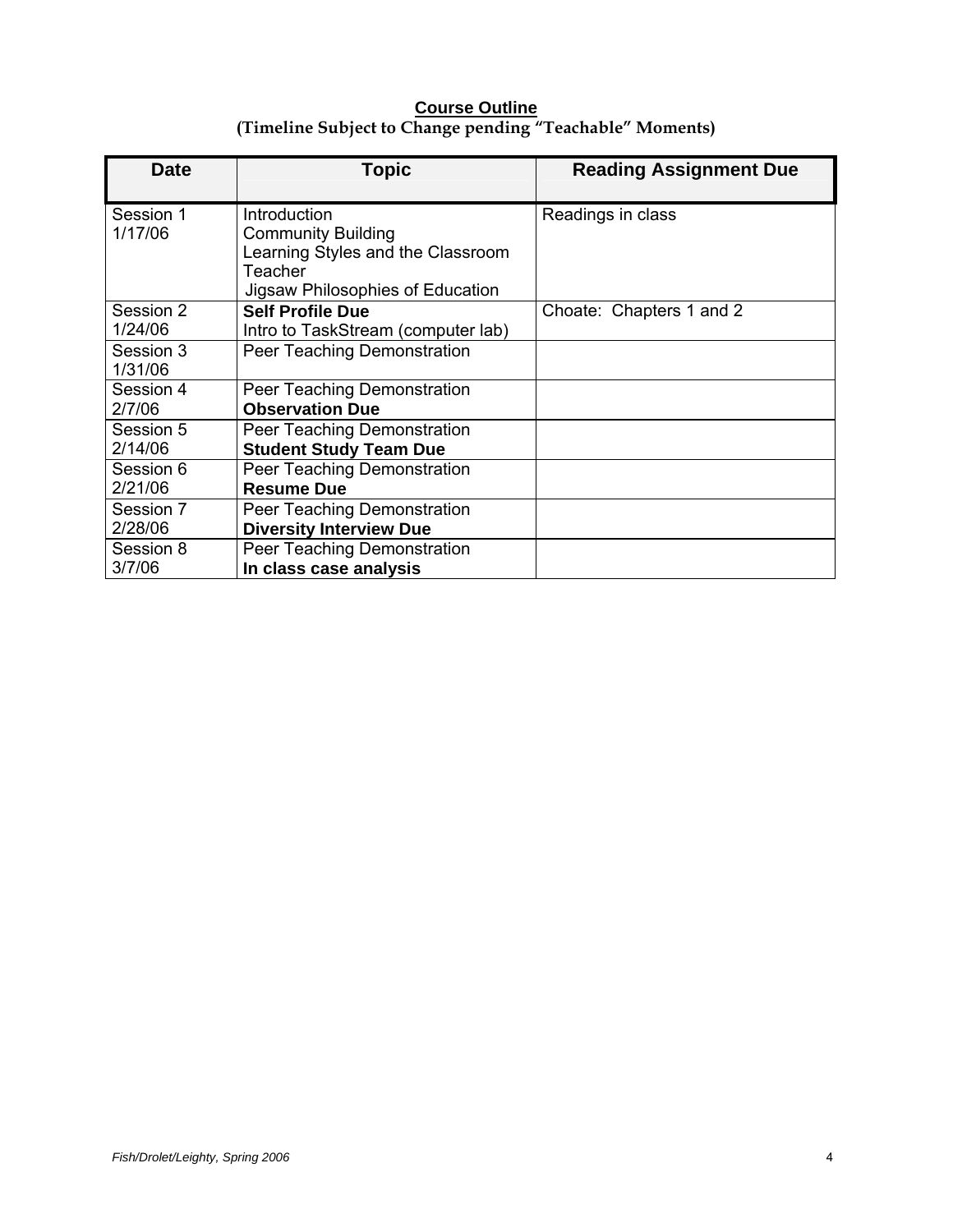|--|

| PART 1: LANGUAGE STRUCTURE                                                                                                                   | PART 2:<br>METHODOLOGY OF                                                                                                      | <b>PART 3: CULTURE AND</b>                                                                             |
|----------------------------------------------------------------------------------------------------------------------------------------------|--------------------------------------------------------------------------------------------------------------------------------|--------------------------------------------------------------------------------------------------------|
| AND FIRST- AND SECOND-LANGUAGE                                                                                                               | <b>BILINGUAL ENGLISH LANGUAGE</b><br>DEVELOPMENT, AND CONTENT                                                                  | <b>CULTURAL DIVERSITY</b>                                                                              |
| <b>DEVELOPMENT</b>                                                                                                                           | <b>INSTRUCTION</b>                                                                                                             |                                                                                                        |
| I. Language Structure and Use: Universals and                                                                                                | I. Theories and Methods of Bilingual                                                                                           | I. The Nature of Culture                                                                               |
| Differences (including the structure of                                                                                                      | Education                                                                                                                      |                                                                                                        |
| English)                                                                                                                                     |                                                                                                                                |                                                                                                        |
| A. The sound systems of language (phonology)                                                                                                 | A. Foundations                                                                                                                 | A. Definitions of culture                                                                              |
| <b>B.</b> Word formation (morphology)                                                                                                        | <b>B.</b> Organizational models: What works<br>for whom?                                                                       | <b>B.</b> Perceptions of culture                                                                       |
| C. Syntax                                                                                                                                    | C. Instructional strategies                                                                                                    | Intragroup differences (e.g.,<br>C.<br>ethnicity, race, generations,<br>and micro-cultures)            |
| D. Word meaning (semantics)                                                                                                                  | II. Theories and Methods for Instruction<br>In and Through English                                                             | D. Physical geography and its<br>effects on culture                                                    |
| E. Language in context                                                                                                                       | Teacher delivery for both English<br>A.<br>language development and content<br>instruction                                     | E. Cultural congruence                                                                                 |
| F. Written discourse                                                                                                                         | B. Approaches with a focus on English<br>language development                                                                  | II. Manifestations of Culture:<br><b>Learning About Students</b>                                       |
| G. Oral discourse                                                                                                                            | C. Approaches with a focus on content<br>area instruction (specially designed<br>academic instruction delivered in<br>English) | A. What teachers should learn<br>about their students                                                  |
| H. Nonverbal communication                                                                                                                   | D. Working with paraprofessionals                                                                                              | <b>B.</b> How teachers can learn about<br>their students                                               |
| II. Theories and Factors in First- and Second-<br><b>Language Development</b>                                                                | III. Language and Content Area<br><b>Assessment</b>                                                                            | C. How teachers can use what they<br>learn about their students<br>(culturally-responsive<br>pedagogy) |
| A. Historical and current theories and models<br>of language analysis that have implications for<br>second-language development and pedagogy | A. Purpose                                                                                                                     | <b>III. Cultural Contact</b>                                                                           |
| Psychological factors affecting first- and<br>В.<br>second-language development                                                              | <b>B.</b> Methods                                                                                                              | A. Concepts of cultural contact                                                                        |
| Socio-cultural factors affecting first- and<br>C.<br>second-language development                                                             | C. State mandates                                                                                                              | individual<br><b>Stages</b><br>of<br>cultural<br>contact                                               |
| Pedagogical factors affecting first- and<br>D.<br>second-language development                                                                | D. Limitations of assessment                                                                                                   | C. The dynamics of prejudice                                                                           |
| E. Political factors affecting first- and second-<br>language development                                                                    | E. Technical concepts                                                                                                          | D.<br>Strategies<br>for<br>conflict<br>resolution                                                      |

CLAD Competencies addressed in this course:

- \*Test 2, I, A4-(Methodology of Bilingual, English Language Development and Content Instruction) The relationship between teacher expectations and student achievement.
- \*Test 2, I, C2-Classroom organization
- \*Test 2, II, A (Theories and Methods for Instruction in and Through English) Teacher delivery for both English language development, and content instruction.

\*Test 2, II, C –Approaches with a focus on content area instruction (SDAIE)

- \*Test 2, III, A & B-C- (Language and Content Area Assessment)-Purpose, Methods and State Mandates
- \*Test 2, III, D1, D2b, D2c, 3, E-Limitations of Assessment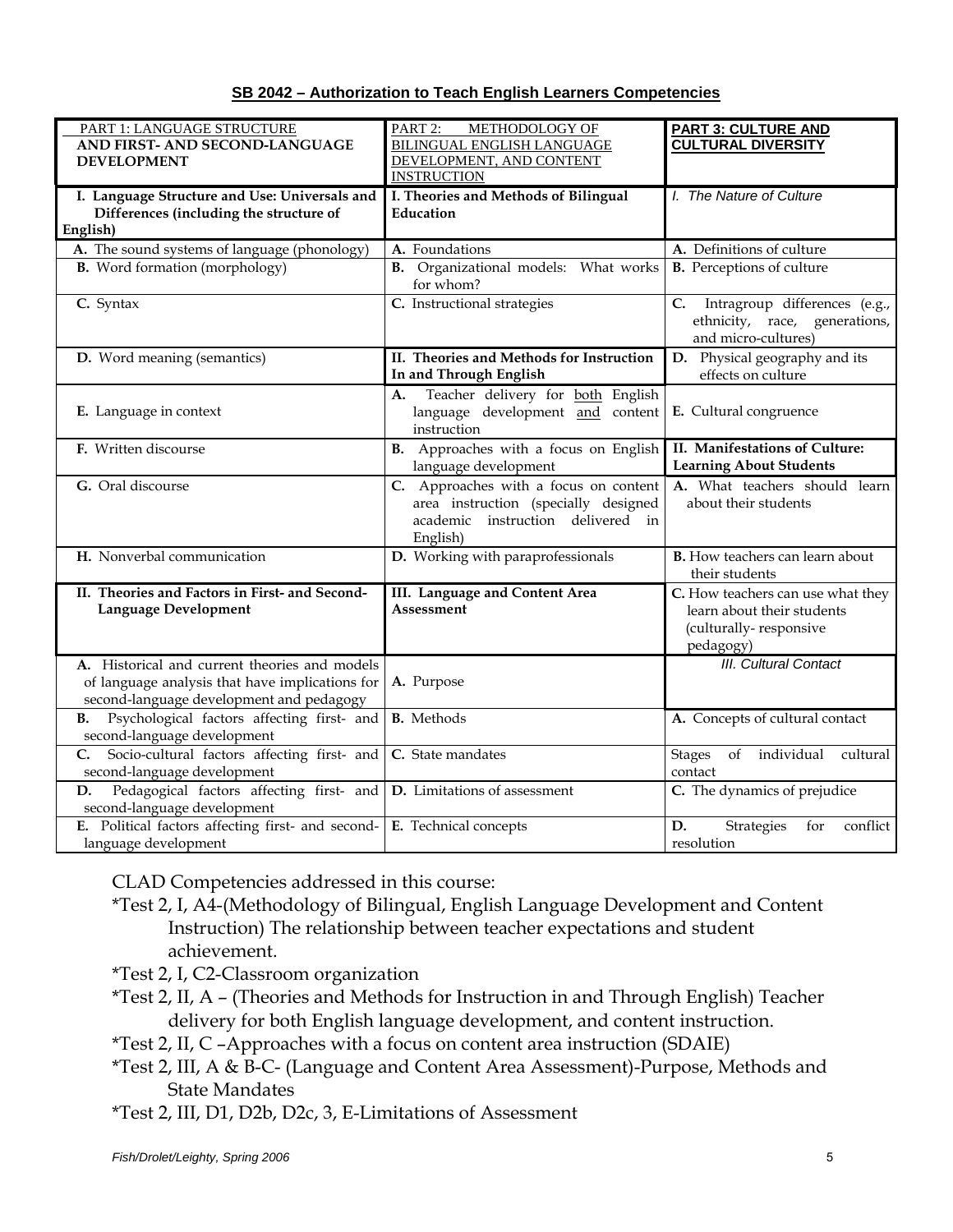- \*Test 3, II, A4-(Culture and Cultural Diversity) Manifestations of Culture: Learning about Students-Learning Styles
- \*Test 3, II, B & C-How teachers can learn about their students & How teachers can use what they learn about their students (culturally responsive pedagogy)
	- **1.** \*Test 3, III, C & D- (Cultural Contact) The dynamics of prejudice and strategies for conflict resolution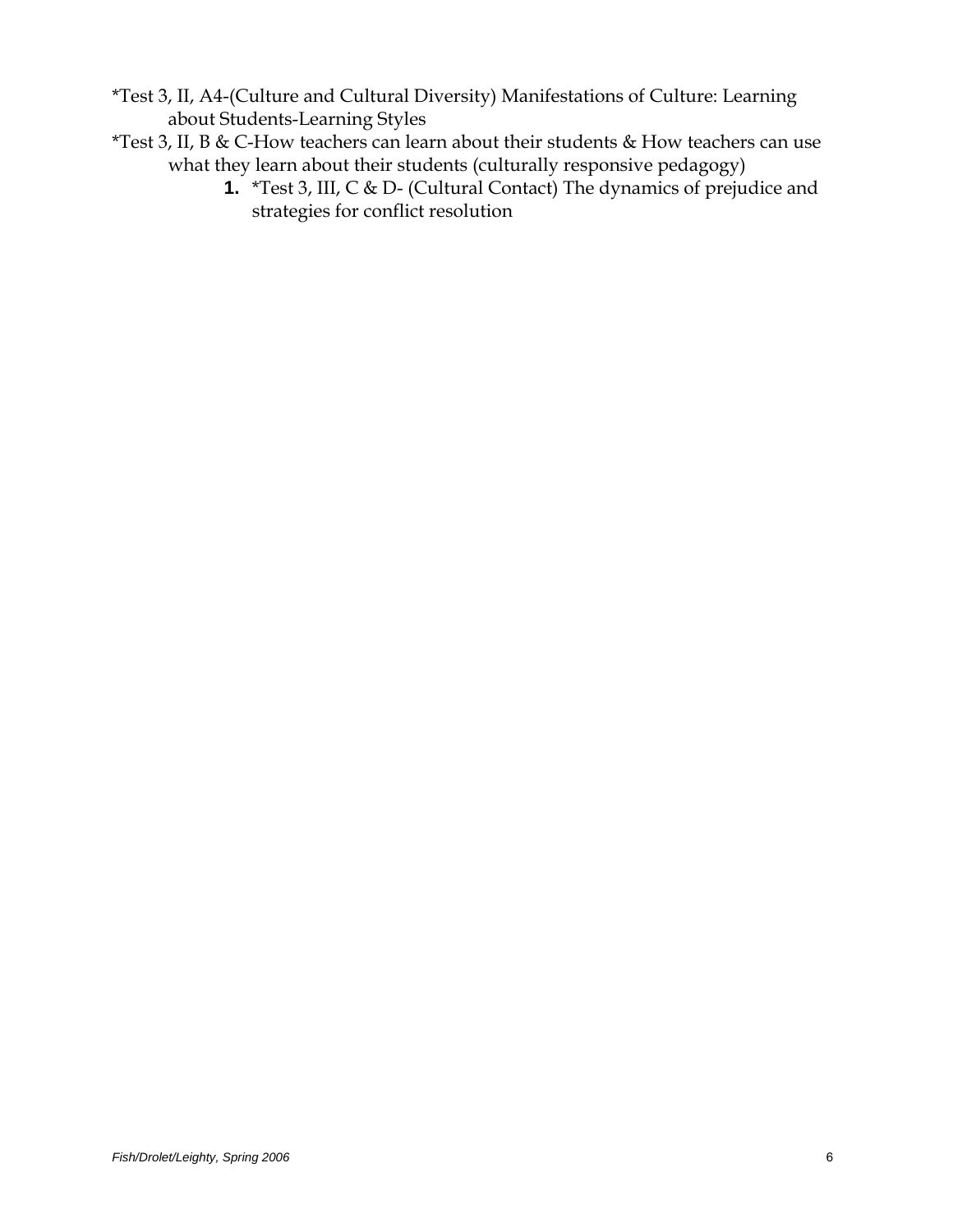## **Observation - Objective Observer 10 points**

**Learner Outcomes:** Teacher candidates will apply their knowledge of professional observation skills, including identification of major characteristics of the learning and social behaviors of typical and atypical students to:

- Teacher candidates are able to differentiate between professional and unprofessional observation skills
- Teacher candidates are able to record what they observe
- Teacher candidates are able to write up their observation notes with recommendations for curriculum and instructional implications

**Assessment:** Teacher candidates will apply their knowledge of professional observation skills and curriculum and instructional strategies

- 1) to observe a student
- 2) take objective notes on the student's behavior, and
- 3) write up a report summarizing the observation and make educational recommendations for the student.

| <b>Resources</b>     | Title and necessary information:                                                                                                                                                                                                                                                                            |
|----------------------|-------------------------------------------------------------------------------------------------------------------------------------------------------------------------------------------------------------------------------------------------------------------------------------------------------------|
| Textbook/chapters    | Choate, J. S. (2004) Successful inclusive teaching (4 <sup>rd</sup> ed.) Needham, MA: Allyn &<br>Bacon. Chapters 1-3                                                                                                                                                                                        |
| I Internet Resources | Tomlinson, Carol Ann. (1999). The Differentiated Classroom: Responding to the<br>needs of all learners. Alexandria, VA: Association for Supervision and Curriculum<br>Development. ISBN # 0-87120-342-1 (Available free through CSUSM ebooks<br>library.)<br>Search here: http://library.csusm.edu/catalog/ |

#### **Task Guidelines**

- 1. Identify a K-12 student to observe.
	- a. DO NOT observe a student in your own class, or a child whom you already know. Being objective is critical to good observation.
	- b. Chose a child that represents a difference, student learning English, student that is an accelerated learner, student that has a special education label under IDEA or ADA, student that is shy…)
- 2. Please observe the student for 30-60 minutes.
- 3. It is NOT REQUIRED to see the student's records. These are confidential and you may not have access. If you are able to read the child's record you may include that in your report.
- 4. Remember to keep all information about your student confidential. Use pseudonyms (false names) for the child, the child's teacher and the school.
- 5. Write Student Data: Part I of Report. (This part of the report is only a documentation of what you see and hear. DO NOT include any opinions.)

#### **Background Information**

- Student's Pseudonym
- Your name
- Chronological Age of Student
- Student's Grade
- Pre-school and K-12 school history if available
- Health issues (allergies, diagnosed ADHD, glasses…)
- Family information, with whom does the child live and who else is part of the student's family (divorced parents, raised by grandmother, siblings, foster family…)
- Special service student receives (IEP, SST, ESL, referred for testing)
- Attendance and tardiness concerns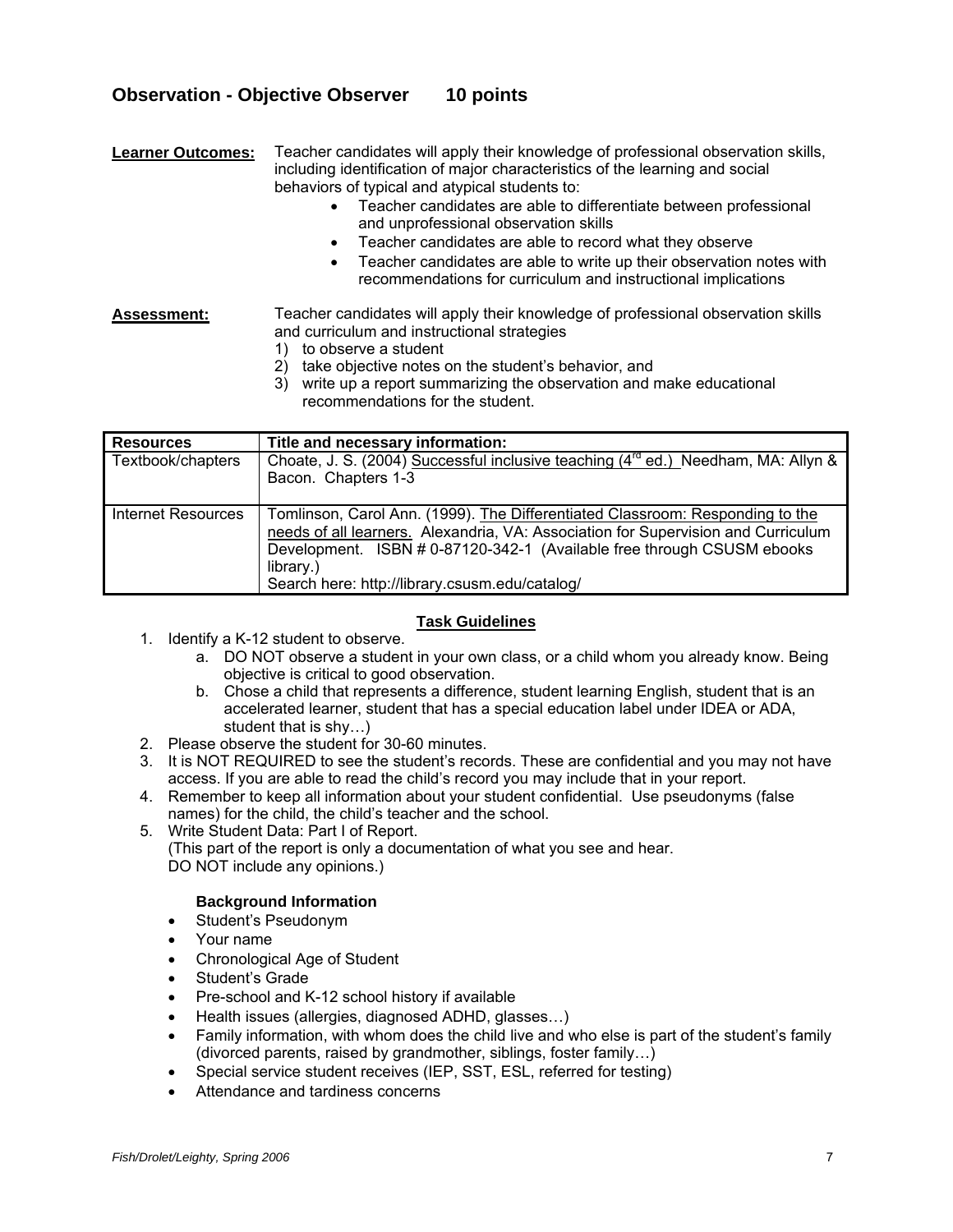#### **Placement**

- From what program is student receiving services?
- Where is student receiving those services?
- What portion of the day is the student in general education?
- What portion is student in other placements?
- How have the students unique needs and services impacted their success/progress in school?
- Describe the setting in which you observed the student in detail
	- o What does the room look like?
	- o Where is the student in the room?
	- o Who are the educators in the room?
	- o What proximity do the educators have with the student?
	- o What students are near the student you are observing?

#### **Performance**

- Describe how the student's body language
- Describe the student's facial expressions
- Describe the student's actions/activities
- Describe the student's verbal and nonverbal interactions with peers and adults
- What does the student do to show their learning?
- Describe verbal and nonverbal interactions adults have with student
- Describe verbal and nonverbal interactions peers have with student
- 6. Write Observation Summary & Recommendations: Part II of Report (This is the only place you can share your opinions.)

#### **Summary**

- Describe the students areas of strength
- Describe the students areas of need
- Use data from observation to support your assessment

#### **Recommendations**

- What are your recommendations for content adaptations?
- What are your recommendations for process adaptation?
- What are your recommendations for product adaptations?
- What are your recommendations for behavior management (seating arrangement, contract, management strategies…) to help this student succeed?
- What does the student need to succeed?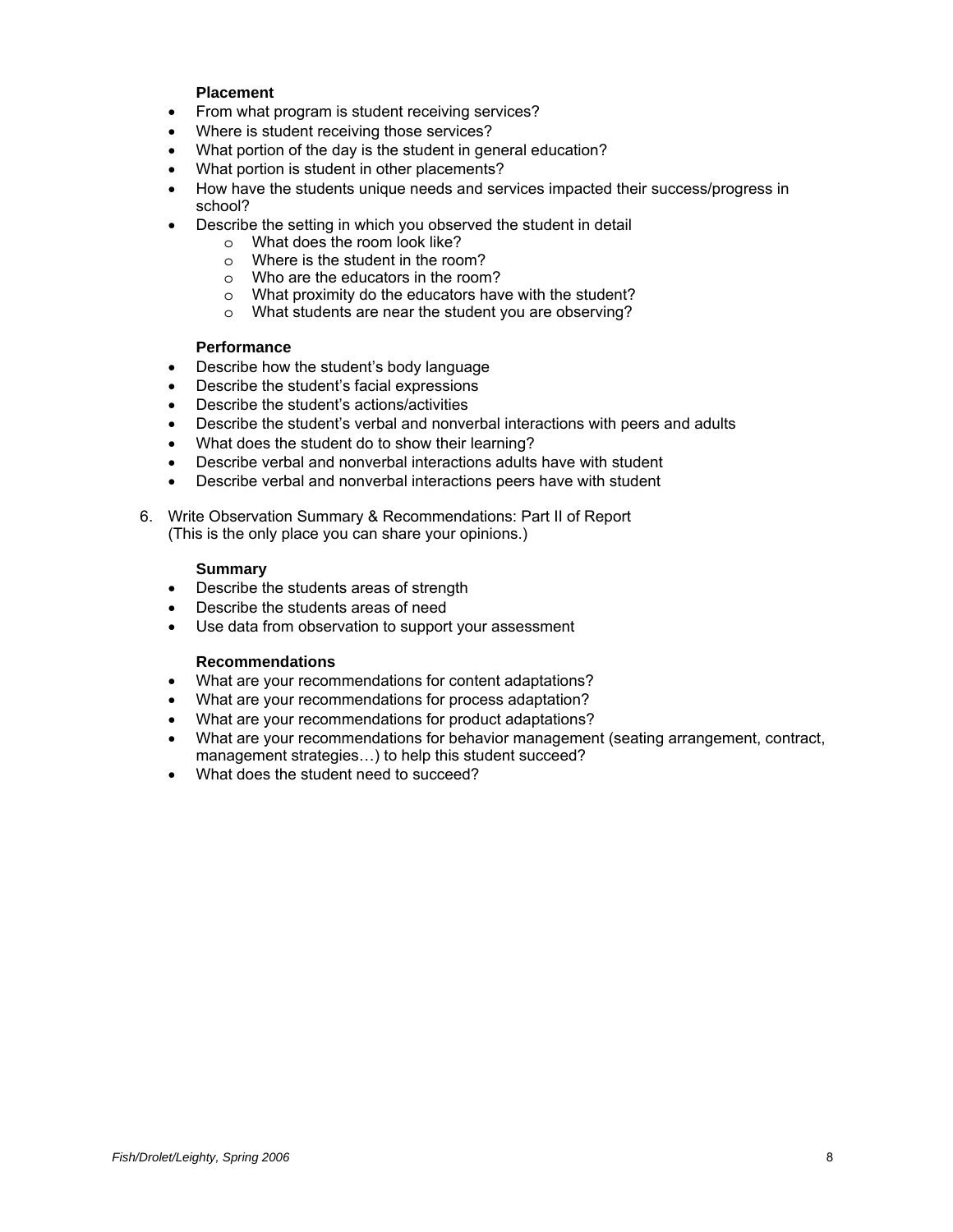# **Student Observation Rubric**

| Elements                          | Beginning to<br>Meet<br>Expectations<br>0.5 points             | Approaching<br>Expectations<br>1 point                            | Meets<br>Expectations<br>2 points                                  | Total<br>Points |
|-----------------------------------|----------------------------------------------------------------|-------------------------------------------------------------------|--------------------------------------------------------------------|-----------------|
| Student Background<br>Information | Less than 100%<br>of areas are<br>covered                      | 100% of<br>information<br>covered but not<br>covered in detail    | Cover all areas<br>with rich detail                                |                 |
| <b>Student Placement</b>          | Less than 100%<br>of areas are<br>covered                      | $100\%$ of<br>information<br>covered but not<br>covered in detail | Cover all areas<br>with rich detail                                |                 |
| <b>Student Performance</b>        | Less than $100\%$<br>of areas are<br>covered                   | $100\%$ of<br>information<br>covered but not<br>covered in detail | Cover all areas<br>with rich detail                                |                 |
| <b>Observation Summary</b>        | Most areas are<br>covered                                      | All areas are<br>covered                                          | All areas are<br>covered and data<br>is used to support<br>summary |                 |
| Educational<br>Recommendations    | General<br>recommendation<br>s are provided for<br>most areas. | General<br>recommendation<br>s are provided for<br>all areas      | Specific<br>recommendation<br>s are provided for<br>all 4 areas.   |                 |
| <b>Total Points</b>               |                                                                |                                                                   |                                                                    | /10             |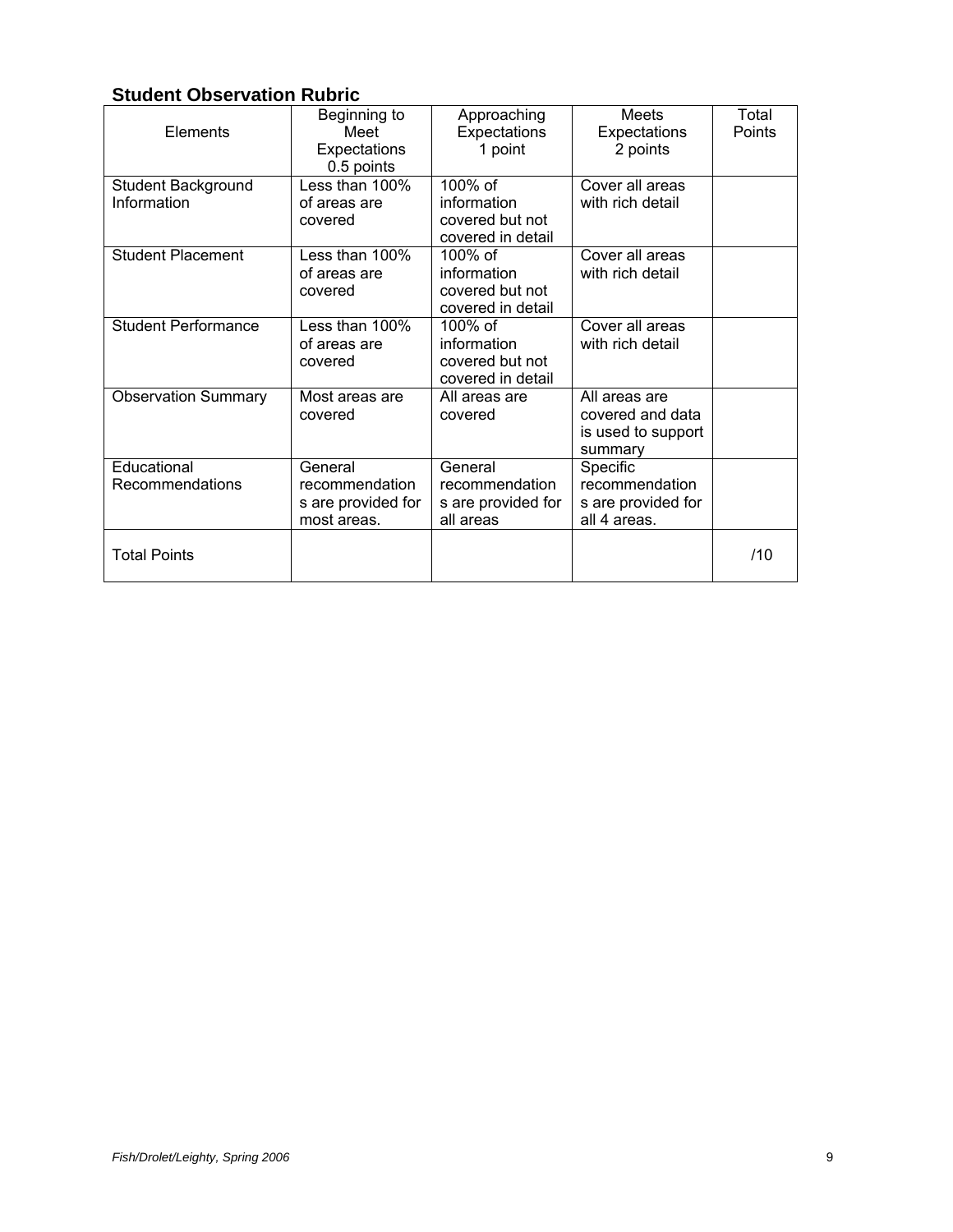## **Interview with a Person Different From Myself - Diversity Interview 10 Points**

| <b>Learner Outcomes:</b> | Engage in a discussion with n ethnically different person and obtain a snapshot |
|--------------------------|---------------------------------------------------------------------------------|
|                          | of their life and educational experience.                                       |

**Assessment:** Paper containing a summary of the interview and 1-2 page reflections of experience

| <b>Resources</b> | Title and necessary information:                                                                                              |
|------------------|-------------------------------------------------------------------------------------------------------------------------------|
| Textbook/pages   | Marion, Valadez, and Woo (2003). Elementary Teaching and Learning.<br>Needham Heights, MA: Allyn and Bacon. Group Differences |

### **Preparation**

1. Read the assigned chapters.

2. Brainstorm possible questions in class

## **Process**

Students may work individually to conduct an ethnographic interview of someone who is very different from themselves. To the degree possible, the students should incorporate the perspective of the interviewee and view the world from someone else's lens. The reflection should, minimally, address your impressions of the interviewee, relate the information obtained to class discussions and describe what you learned from this experience. The interview experience will be shared.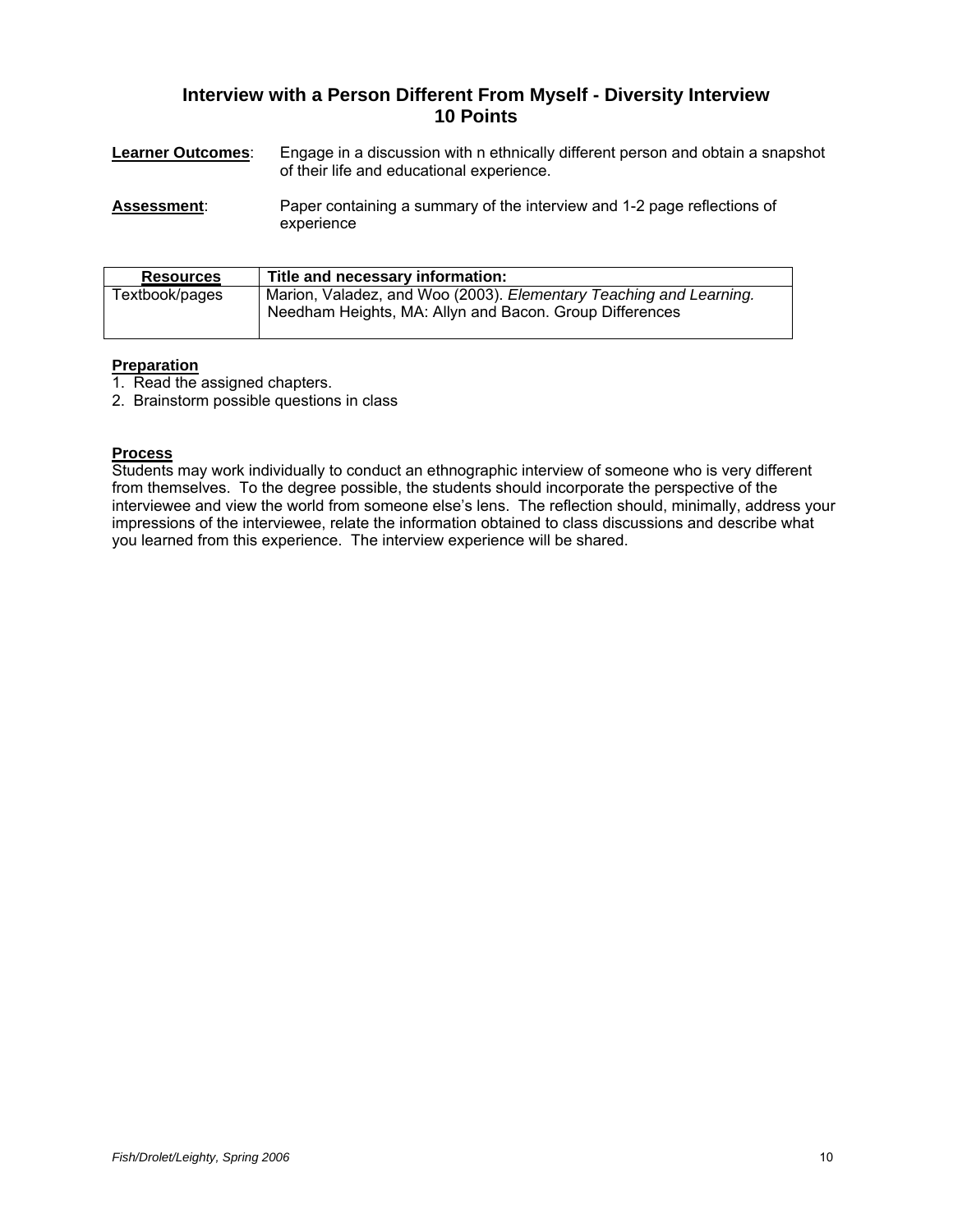**Learner Objectives:** Knowledge and skill in conducting and participating in the Student Study Team general education pre-referral process

**Assessment:** Teacher candidates apply their knowledge of the SST processes for avoiding special education referral by participating in a simulation of an SST meeting regarding a child with a selected classroom challenge.

> Teacher candidates create an annotated bibliography of articles and Web sites that provide information about the student's challenge and strategies for supporting the student to be successful in the class

| Resource(s):                   | Title and necessary information:                                                                                                                                                                                                                                                                             |
|--------------------------------|--------------------------------------------------------------------------------------------------------------------------------------------------------------------------------------------------------------------------------------------------------------------------------------------------------------|
| Textbook/pages                 | Choate, J.S. (2000) Successful inclusive teaching: Proven ways to detect and<br>correct special needs (3 <sup>rd</sup> ed.) Boston: Allyn & Bacon. (ISBN 0-205-30621-7)<br>Chapters 1 & 16                                                                                                                   |
| Supplemental Print<br>Material | SST Lecturette by Jacqueline Thousand, Professor, CSUSM, College of Education                                                                                                                                                                                                                                |
| Video/segment                  | Video Segment # 1 "Promoting Success for All Students" The Inclusion Series<br>(1998) Weland Prods/KCET and Allyn & Bacon. (ISBN 0-205-29111-2)<br>Video Segment # 3 "Working Together - The Collaborative Process" The Inclusion<br>Series (1998) Weland Prods/KCET and Allyn & Bacon. (ISBN 0-205-29111-2) |

## **TASK AND GUIDELINES**

## **Context**

The Student Study Team (SST) process is a general education function and general education teacher responsibility. It is a state-mandated prevention and intervention process and structure that must exist at every California school. The SST process is designed to address students' learning needs PRIOR to even thinking about referral for special education assessment. Some disabilities are more obvious and present themselves prior to school entry. Other high incident disabilities such as learning disabilities (e.g., language, mathematics, written expression) often develop in response to academic demands. Further, there are a great many children without disabilities who struggle in school because English is not their first language or because the instructional approaches used by their teachers do not match their learning styles (i.e., preferred areas of Multiple Intelligences). Most students respond positively when their classroom teachers seeks ideas and support from professional peers through the SST process.

#### **Objectives**

The objectives of having you participate in a mock SST meeting are to give you the opportunity to:

- demonstrate effective use of the SST model
- demonstrate the various roles of the SST members
- examine support options for students based upon their unique individual characteristics
- demonstrate the use of prereferral strategies as the preferred response (over formal special education referral) to resolve problems
- clarify the initial procedures involved in identifying students for special education support

#### **Preparation**

- Read the SST Lecturette and Chapter 16 of Choate.
- Visit a Web site that you find
- Watch the video segments #1 and #3 of the Inclusion Series that models the SST process and the elements of effective collaborative teaming.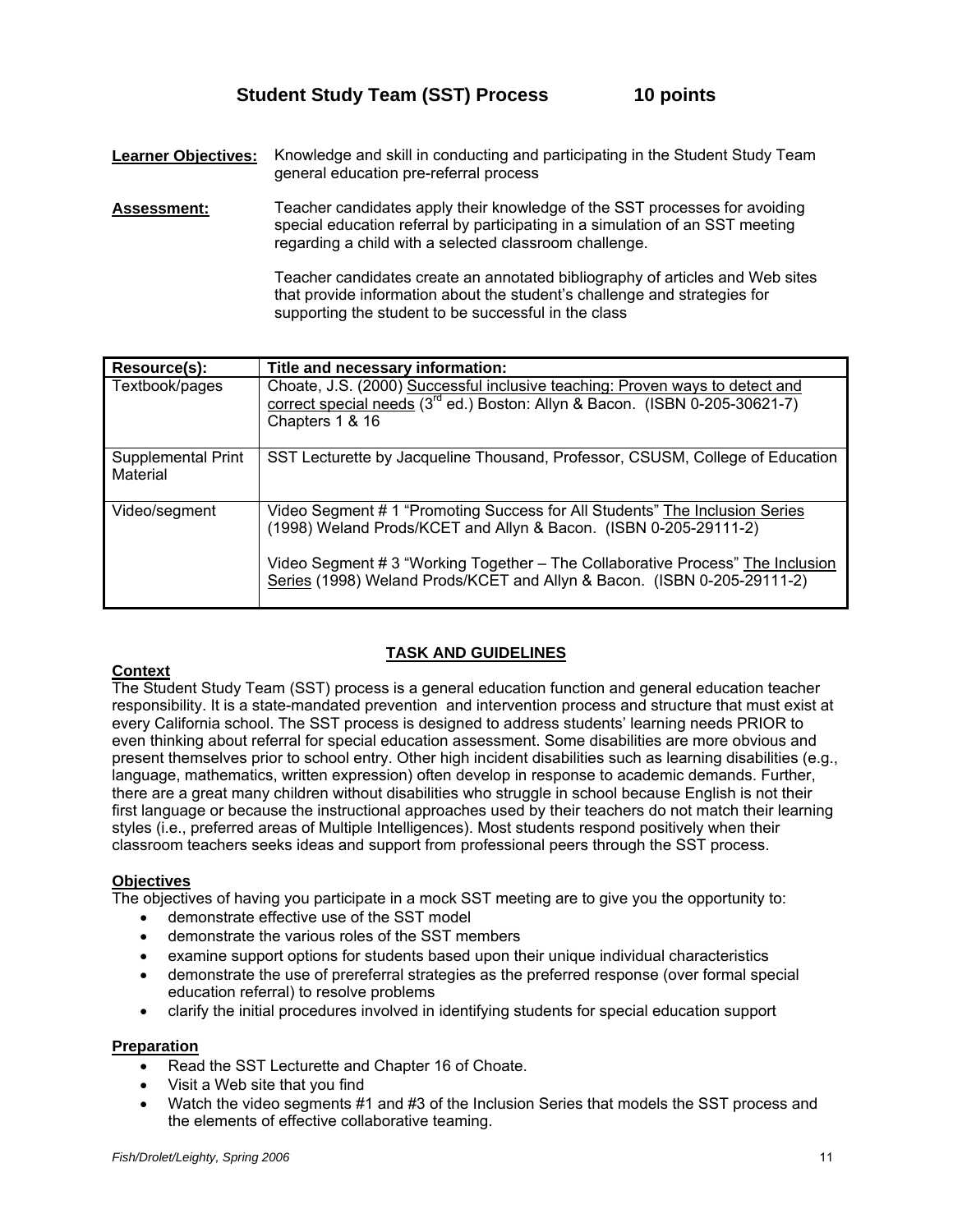#### **Assignment Description**

Each class member will be assigned to an SST team of 5 members. Each member of the group will fulfill one of the following roles and the corresponding assigned tasks. Each member will participate in a SST roleplay. Each student will write up a reflection on their group experience.

#### **Roles Tasks**

PREVIOUS TEACHER **EXECUTE:** DATA SHEET/SUMMARY SHEET PARENT<br>CURRENT TEACHER CURRENT TEACHER<br>DATA SHEET/SUMMARY SHEET DATA SHEET/SUMMARY SHEET RESOURCE SPECIALIST **EXECUTE:** DATA SHEET/SUMMARY SHEET ADMINISTRATOR DATA SHEET/SUMMARY SHEET

### **The Tasks:**

- Complete a data sheet of observed characteristics of the student's behavior and learning or behavioral challenges, how the child's characteristics affect school performance, and possible strategies for supporting the student.
- Complete the SST Summary Sheet with each column filled out in items that will be covered in the of SST role play
- Answer guiding questions provided
- On your own, find two annotated bibliographies per team member of articles and/or web sites that provide information about the challenging student characteristic and strategies for supporting the student. Each annotation is to include a starting paragraph the briefly summarizes the article. A second paragraph will summarize your reaction (e.g., interesting new information, conflicting perspectives, challenging point) to the article. Use APA format in referencing the article or web site.
- After completing the inclass SST roleplay and discussion, go to your electronic portfolio and write a response to theses prompts:
	- Articulate the rationale for inclusive educational opportunities for all students.
	- What were the strengths and needs of the student you had an SST meeting for?
	- What principles of universal design guided the groups decision for differentiating instruction?
	- What strategies were identified to support the student? Provide examples of natural peer supports (e.g., partner learning, peer tutoring, classroom meetings), collaborative teaching and learning methods, and other appropriate materials and technologies (including assistive technologies) to a) create a caring classroom community in which students value one another's differences, b) develop the social competence of and relationships among class members, and c) meet the educational and social/emotional needs of the student.
	- Describe what your role will be at future SST meetings?
	- How will you prepare for SST meetings?
	- What was useful about this experience?
	- How will this experience inform your teaching?

For further reading:

Kluth, P., Villa, R., & Thousand, J. (Dec. 2001/Jan 2002) 'Our school doesn't offer inclusion' and other legal blunders. Educational Leadership, 59 (4), 24 – 27.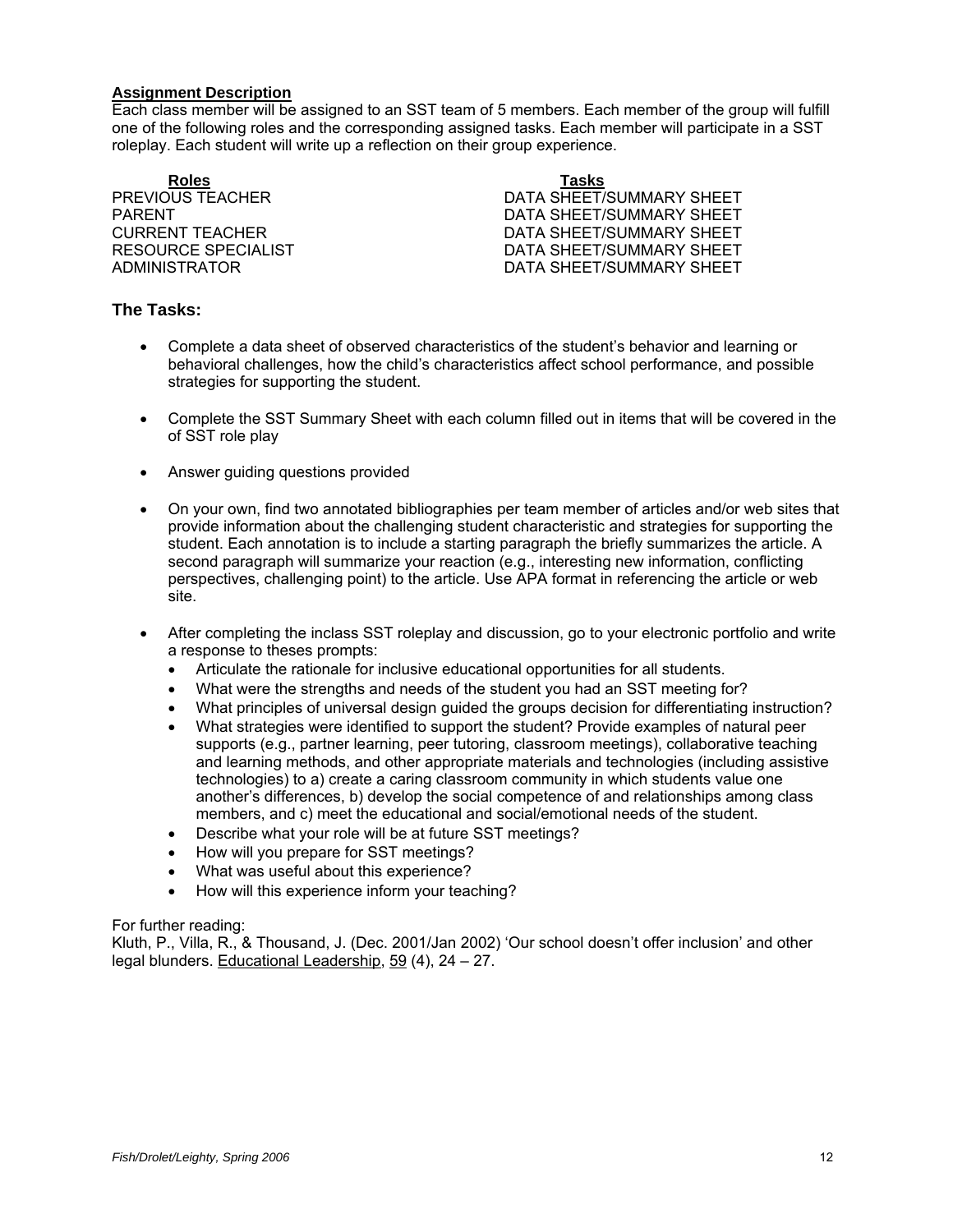# SST Summary Form **Date of Meeting Low Lines SST Summary Form**

 $\overline{\phantom{a}}$ 

| Teacher<br>the contract of the contract of the contract of the contract of the contract of the contract of the contract of |       |     | School and the second second second second second second second second second second second second second second second second second second second second second second second second second second second second second seco |   |  |
|----------------------------------------------------------------------------------------------------------------------------|-------|-----|--------------------------------------------------------------------------------------------------------------------------------------------------------------------------------------------------------------------------------|---|--|
| Team<br><u> 1989 - Jan Barbara, manazarta (h. 1982).</u>                                                                   |       |     |                                                                                                                                                                                                                                |   |  |
| <b>Student</b>                                                                                                             |       |     |                                                                                                                                                                                                                                |   |  |
| Primary Language_                                                                                                          | Grade | DOB | Parents                                                                                                                                                                                                                        | М |  |

| <b>STRENGTHS</b> | <b>CONCERNS</b> | <b>KNOWN</b><br><b>INFORMATION</b> | <b>KNOWN</b><br><b>MODIFICATION</b><br>$S (+/-)$ | <b>QUESTIONS</b> | <b>STRAT</b><br>EGIES/<br><b>BRAIN</b><br><b>STORM</b> | <b>ACTIONS</b> | WHO/<br><b>WHEN</b>  |
|------------------|-----------------|------------------------------------|--------------------------------------------------|------------------|--------------------------------------------------------|----------------|----------------------|
|                  |                 |                                    |                                                  |                  |                                                        |                |                      |
|                  |                 |                                    |                                                  |                  |                                                        |                |                      |
|                  |                 |                                    |                                                  |                  |                                                        |                |                      |
|                  |                 |                                    |                                                  |                  |                                                        |                |                      |
|                  |                 |                                    |                                                  |                  |                                                        |                |                      |
|                  |                 |                                    |                                                  |                  |                                                        |                |                      |
|                  |                 |                                    |                                                  |                  |                                                        |                | Follow<br>Up<br>Date |
|                  |                 |                                    |                                                  |                  |                                                        |                |                      |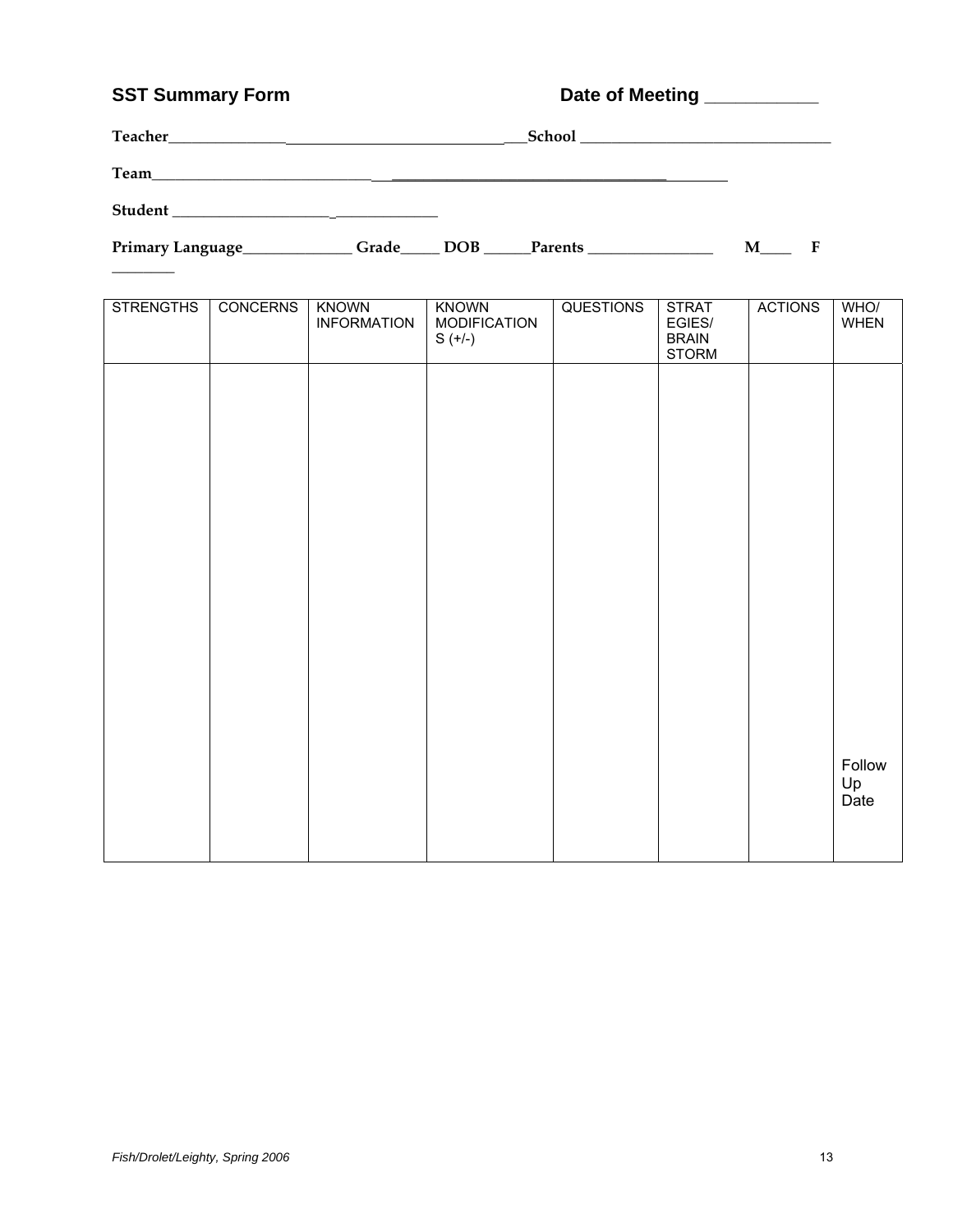# **Student Study Team (SST) Simulation Rubric for In class Activity**

(This will not be graded, but it can be a great tool to initiate class discussion of the success of the SST meeting.)

|                                                                                                                                 | <b>Developing</b>                                                                                  | <b>Meets Expectations</b>                                                                                                                          | <b>Exceeds Expectations</b>                                                                                                                                                                        |              |
|---------------------------------------------------------------------------------------------------------------------------------|----------------------------------------------------------------------------------------------------|----------------------------------------------------------------------------------------------------------------------------------------------------|----------------------------------------------------------------------------------------------------------------------------------------------------------------------------------------------------|--------------|
| <b>Element</b>                                                                                                                  |                                                                                                    |                                                                                                                                                    |                                                                                                                                                                                                    | <b>Total</b> |
| <b>Know School Families</b><br>(Student Data Sheet,<br><b>Intervention Plan and</b><br><b>Meeting Interactions)</b>             | No indication<br>that the<br>school took<br>the time to<br>know the<br>family and<br>their needs.  | Some of the needs of<br>the family were<br>understood, i.e. family<br>members, language,<br>literacy, family<br>dynamics.                          | There is a description of the<br>family (in Data Sheet) and the<br>family's needs are taken into<br>consideration in planning the<br>student's intervention plan.                                  |              |
| <b>Knows Student</b><br>(As Indicated on Student<br><b>Data Sheet, Intervention</b><br><b>Plan and Meeting</b><br>Interactions) | Some of the<br>student's<br>strengths,<br>needs,<br>language,<br>and culture<br>are<br>understood. | The student's<br>strengths, needs,<br>language, and culture<br>are understood and<br>addressed in plan.                                            | The student's strengths,<br>needs, language, and culture<br>are understood so well that the<br>team can incorporate the<br>child's life outside of school<br>into the plan.                        |              |
| Development of<br><b>Interventions</b>                                                                                          | The<br>intervention<br>plan is brief<br>and vague.                                                 | The intervention plan<br>demonstrates an<br>understanding of the<br>student's uniqueness<br>and addresses the<br>student's strengths<br>and needs. | The intervention plan<br>demonstrates an<br>understanding of student's<br>uniqueness and addresses the<br>student's strengths and needs<br>for cognitive, affective and<br>psychomotor objectives. |              |
| Implementation and<br><b>Monitoring Interventions</b>                                                                           | There is no<br>clear plan<br>how<br>interventions<br>will be<br>implemented<br>or monitored.       | There is a clear plan<br>for implementing and<br>monitoring<br>interventions.                                                                      | There is a clear plan for<br>implementing and monitoring<br>interventions. A plan is set to<br>communicate progress of<br>interventions to all school and<br>family members.                       |              |
| <b>Use of Resources</b>                                                                                                         | No resources<br>were<br>mentioned in<br>the<br>intervention<br>plan.                               | School resources were<br>identified in the<br>intervention plan.                                                                                   | School, community, and family<br>resources were considered<br>and identified in the<br>intervention plan.                                                                                          |              |
| <b>Continued</b><br>on next page                                                                                                |                                                                                                    |                                                                                                                                                    |                                                                                                                                                                                                    |              |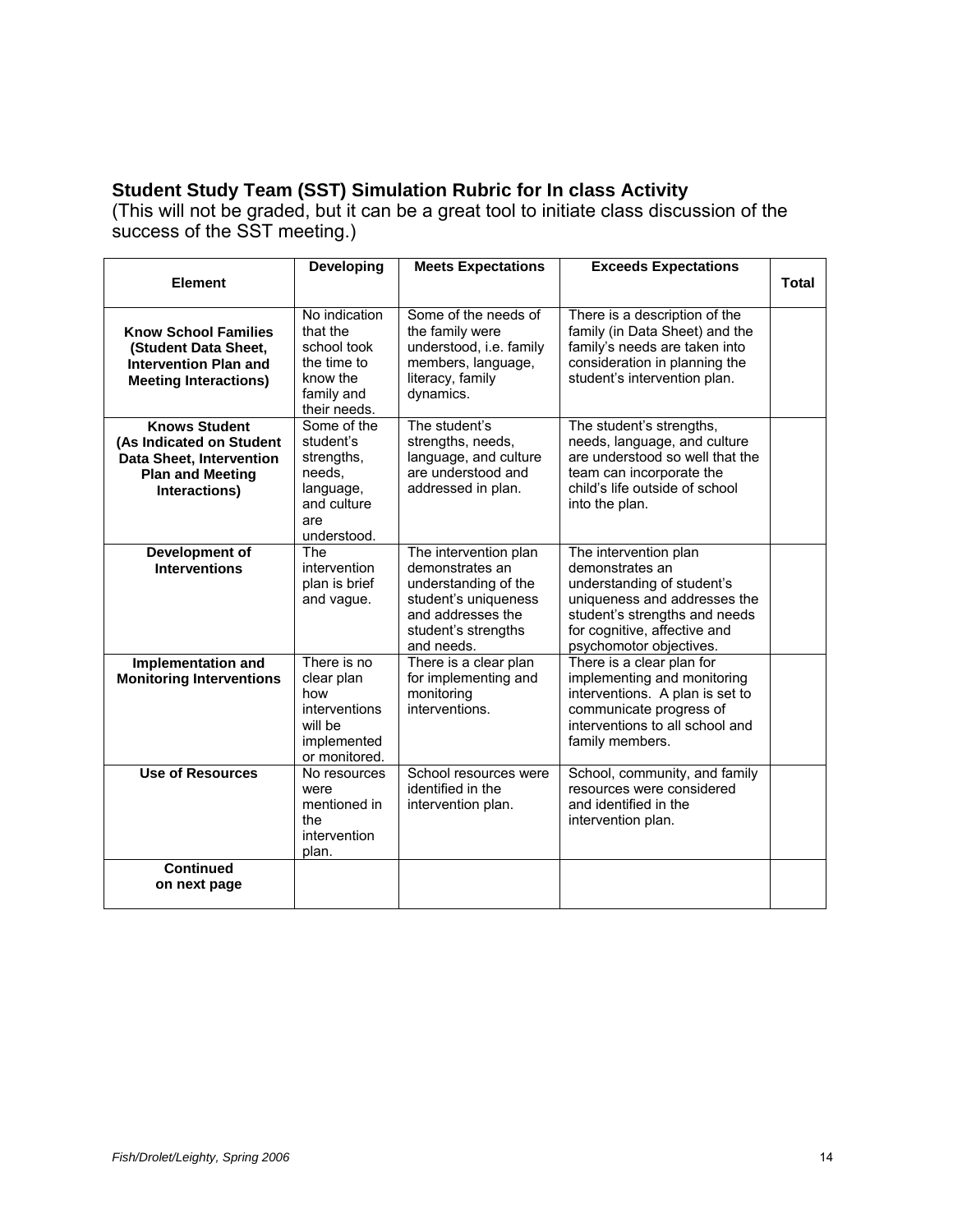|                                                                                                                                                                                                                                                                                           | Developing                                                                                                                                  | <b>Meets Expectations</b>                                                                                                                                                                                                         | <b>Exceeds Expectations</b>                                                                                                                                                                                                                                                |       |
|-------------------------------------------------------------------------------------------------------------------------------------------------------------------------------------------------------------------------------------------------------------------------------------------|---------------------------------------------------------------------------------------------------------------------------------------------|-----------------------------------------------------------------------------------------------------------------------------------------------------------------------------------------------------------------------------------|----------------------------------------------------------------------------------------------------------------------------------------------------------------------------------------------------------------------------------------------------------------------------|-------|
| <b>Element</b>                                                                                                                                                                                                                                                                            |                                                                                                                                             |                                                                                                                                                                                                                                   |                                                                                                                                                                                                                                                                            | Total |
| <b>Role Representations</b>                                                                                                                                                                                                                                                               | Minimum of 5<br>SST roles<br>were<br>represented.                                                                                           | More than 5 SST<br>roles were<br>represented and<br>modeled the<br>responsibilities of<br>each member.                                                                                                                            | More than 5 SST roles were<br>represented with a detailed<br>description of each member in<br>SST Binder addressing<br>relationship w/ student, unique<br>talents, background, interests,<br>and experiences that make this<br>individual an invaluable member<br>of team. |       |
| <b>Facilitation</b>                                                                                                                                                                                                                                                                       | Facilitator<br>keeps team<br>focused on<br>student's<br>needs and<br>developing<br>and<br>intervention<br>plan.                             | & facilitator is<br>accountable for time,<br>encourages input<br>from all members,<br>and diffuses<br>emotionally charged<br>statements, making<br>corrections non-<br>defensively.                                               | & facilitator goes above and<br>beyond to help team find<br>win/win solutions.                                                                                                                                                                                             |       |
| <b>Recording</b>                                                                                                                                                                                                                                                                          | The recorder<br>listens<br>carefully for<br>key words<br>and ideas.<br>organizes and<br>records input<br>into<br>appropriate<br>categories. | & a visual aid is<br>created for<br>participants to see<br>key issues for student<br>and the proposed<br>interventions. A seat<br>recorder transfers the<br>visual model to<br>regular- sized paper<br>as a record of<br>meeting. | & the seat recorder clarifies<br>information documented on<br>regular-sized paper and how it<br>represents the visual aid and<br>what was discussed at the<br>meeting.                                                                                                     |       |
| <b>Follow SST Steps</b><br>(Student Summary Sheet<br>& Meeting Interactions)<br>1. Pre-SST intervention<br>2. SST referral<br>3. Family invited & meeting<br>arranged<br>4. Team meets and follow<br>up date set<br>5. Interventions<br>implemented and monitored<br>6. Follow up meeting | 75 % of SST<br>Summary<br>Sheet<br>completed &<br>5 or less<br>SST steps<br>implemented.                                                    | 90% of SST<br><b>Summary Sheet</b><br>completed & all 6<br>steps implemented.                                                                                                                                                     | 100% of SST Summary Sheet<br>completed & all 6 steps<br>implemented.                                                                                                                                                                                                       |       |
| <b>SST Binder</b><br>1. SST Summary Sheet<br>2. Student Data Sheet<br>3. Binder<br>4. Cover Sheet<br>5. Annotated bibliographies<br>for each team member                                                                                                                                  | Completes 4<br>or less.                                                                                                                     | Completes all 5.                                                                                                                                                                                                                  | Completes all 5 with detail &<br>professionalism.                                                                                                                                                                                                                          |       |
| <b>Total</b>                                                                                                                                                                                                                                                                              |                                                                                                                                             |                                                                                                                                                                                                                                   |                                                                                                                                                                                                                                                                            | 5     |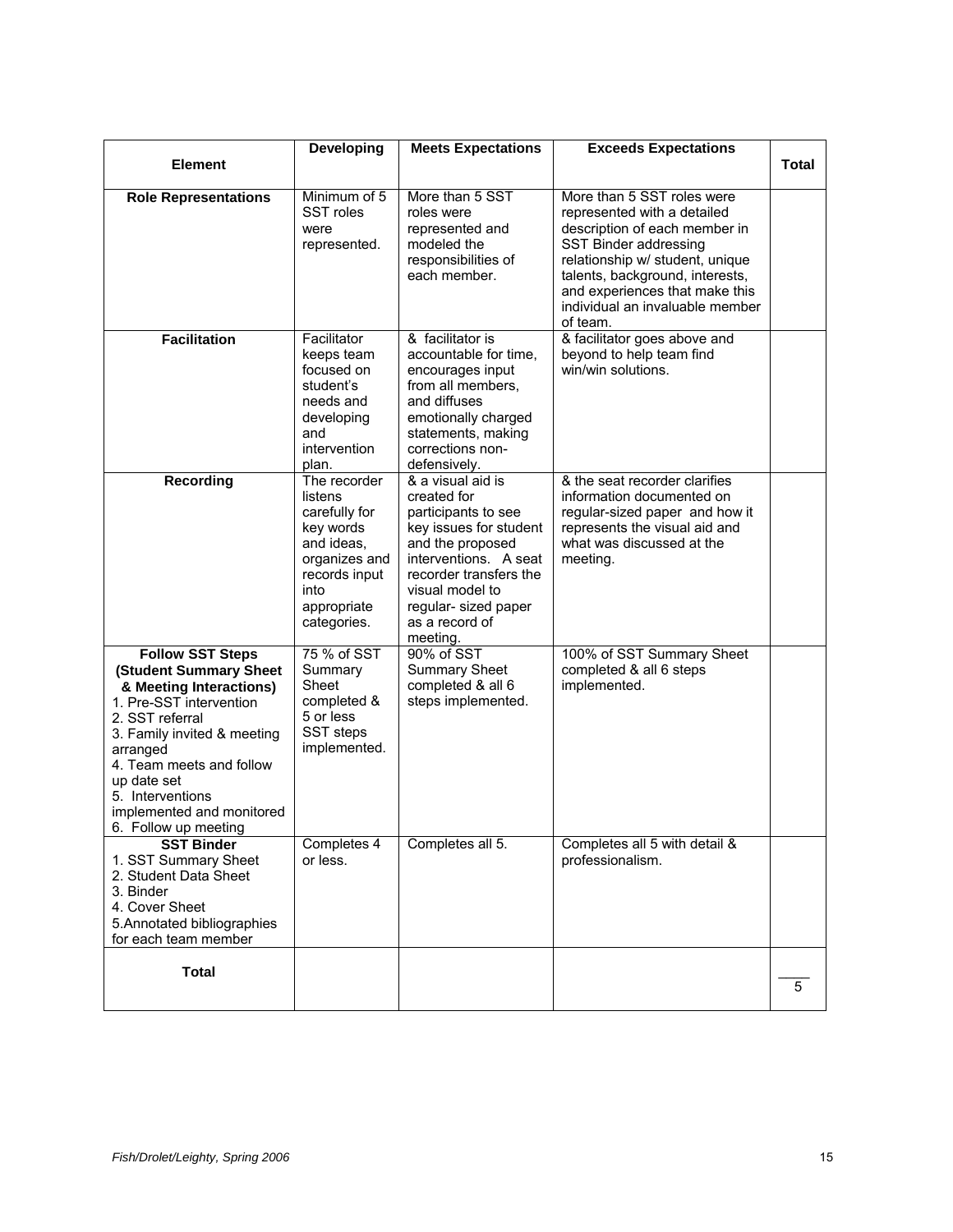## SST Reflection Rubric for Taskstream

| Element<br><b>Content Strategies</b>                           | Beginning to Meet<br>Expectations<br>0.5 points<br>A minimum of 1                            | Approaching<br>Expectations<br>1.5 points<br>A minimum of 1                                                                                                           | Meets<br>Expectations<br>2 points<br>A minimum of 2                                                                                                                                                  | Total |
|----------------------------------------------------------------|----------------------------------------------------------------------------------------------|-----------------------------------------------------------------------------------------------------------------------------------------------------------------------|------------------------------------------------------------------------------------------------------------------------------------------------------------------------------------------------------|-------|
|                                                                | content strategy was<br>described to support<br>student                                      | content specific<br>strategy was<br>described to support<br>the learner taking into<br>consideration the<br>students strengths<br>and areas of need                   | content specific<br>strategies were<br>identified with<br>consideration of the<br>students strengths,<br>needs, readiness<br>range, learning<br>profile, talents and<br>interests.                   |       |
| Process Strategies                                             | A minimum of 1<br>process strategy was<br>described to support<br>student                    | A minimum of 1<br>process specific<br>strategy was<br>described to support<br>the learner taking into<br>consideration the<br>students strengths<br>and areas of need | A minimum of 2<br>process specific<br>strategies were<br>identified with<br>consideration of the<br>students strengths.<br>needs, readiness<br>range, learning<br>profile, talents and<br>interests. |       |
| <b>Product Strategies</b>                                      | A minimum of 1<br>product strategy was<br>described to support<br>student                    | A minimum of 1<br>product specific<br>strategy was<br>described to support<br>the learner taking into<br>consideration the<br>students strengths<br>and areas of need | A minimum of 2<br>product specific<br>strategies were<br>identified with<br>consideration of the<br>students strengths,<br>needs, readiness<br>range, learning<br>profile, talents and<br>interests. |       |
| Your Role at SST<br>Meetings                                   | Generally describe<br>what you will do at<br>the SST meeting                                 | Generally describe<br>what you will do to<br>prepare for the<br>meeting and do at<br>the meeting.                                                                     | Describe in detail<br>what you will do to<br>prepare for the<br>meeting, what you<br>will do at the meeting<br>and what you will do<br>to implement the<br>SST plan.                                 |       |
| <b>How SST Roleplay</b><br>Experience Informs<br>your Teaching | Describe how this<br>experience has<br>effected the way you<br>think about these<br>meetings | & describe how this<br>experience has<br>effected your<br>expectations of SST<br>meetings                                                                             | & describe how your<br>actions will be<br>informed by this<br>experience                                                                                                                             |       |
| Total                                                          |                                                                                              |                                                                                                                                                                       |                                                                                                                                                                                                      | /10   |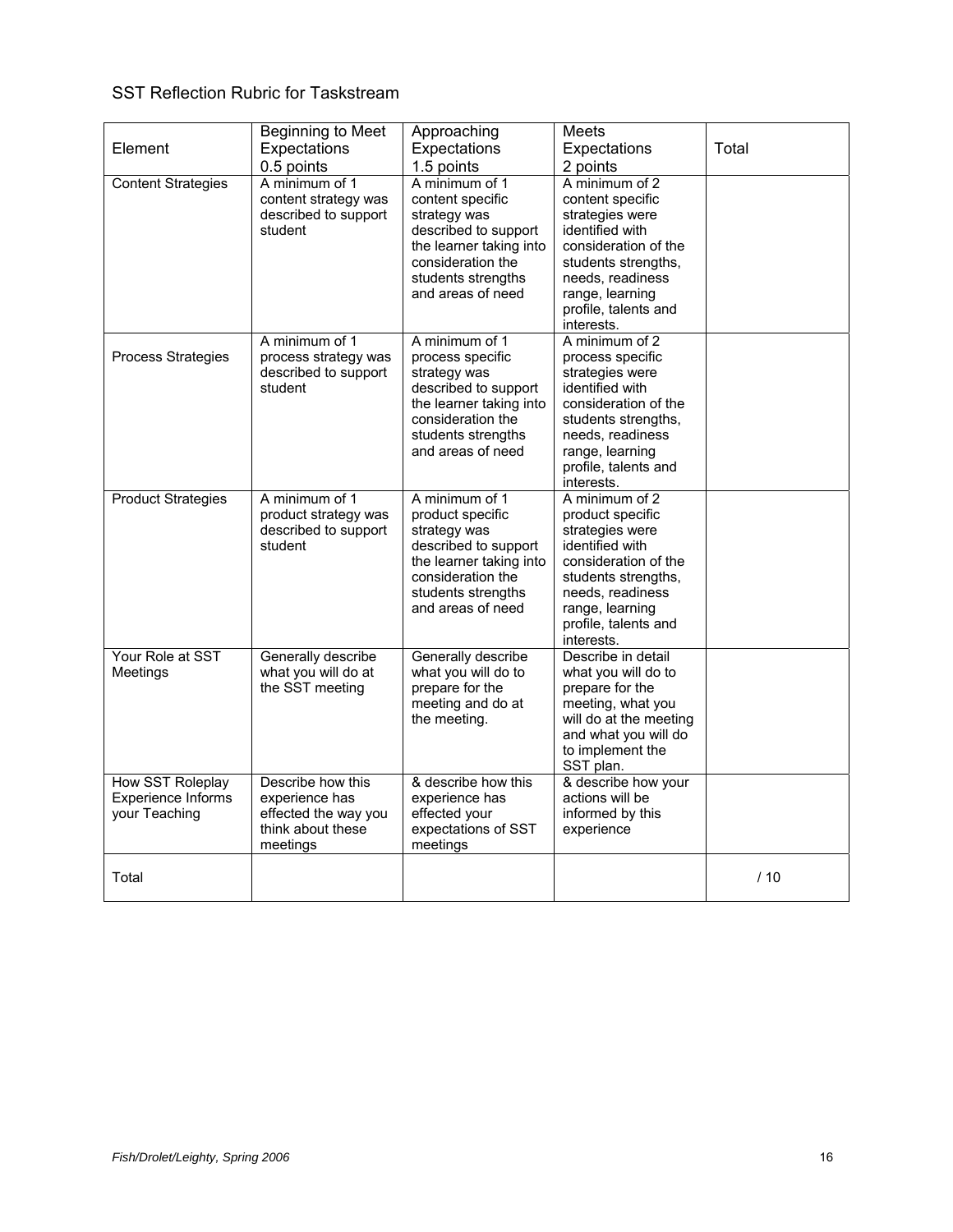# **Peer Teaching Demonstration 15 points**

| <b>Learner Objectives:</b> Develop as an instructor by preparing and organizing class discussion around an |
|------------------------------------------------------------------------------------------------------------|
| assigned reading.                                                                                          |

**Assessment:** Discussion activity including depth, analysis, and organization.

**Preparation-** Carefully read assigned chapter/article. As a class, create a rubric to provide clear guidelines as to what is expected.

#### **Process**

You are required to sign up to facilitate discussion on the assigned readings for one class session. You will work with a partner to prepare a 20-25 minute discussion./lesson/activity about the reading. The activity should engage the class and allow us to examine the materials in a meaningful way. In other words, don't prepare a summary lecture. This assignment will be factored into your class participation points.

## **Electronic Portfolio - TaskStream 10 points**

**Learner Objectives:** Knowledge and skill in creating an electronic portfolio. **Assessment:** Teacher candidates apply what they have learned from the required assignments to the TPE's designated in a cogent, first person reflection in TaskStream. Teacher candidates will include all necessary components in their final submission of the electronic portfolio.

| Resource(s):       | Title and necessary information:                                                                                                                                                                               |
|--------------------|----------------------------------------------------------------------------------------------------------------------------------------------------------------------------------------------------------------|
| Internet $Site(s)$ | http://lynx.csusm.edu/coe/eportfolio/index.asp<br>This will take you to the CSUSM COE website where you can get help with how to create<br>your electronic portfolio and information on the required elements. |
|                    | http://www.taskstream.com<br>This is the TaskStream home page where you will register for Taskstream and return to<br>when working on your electronic portfolio.                                               |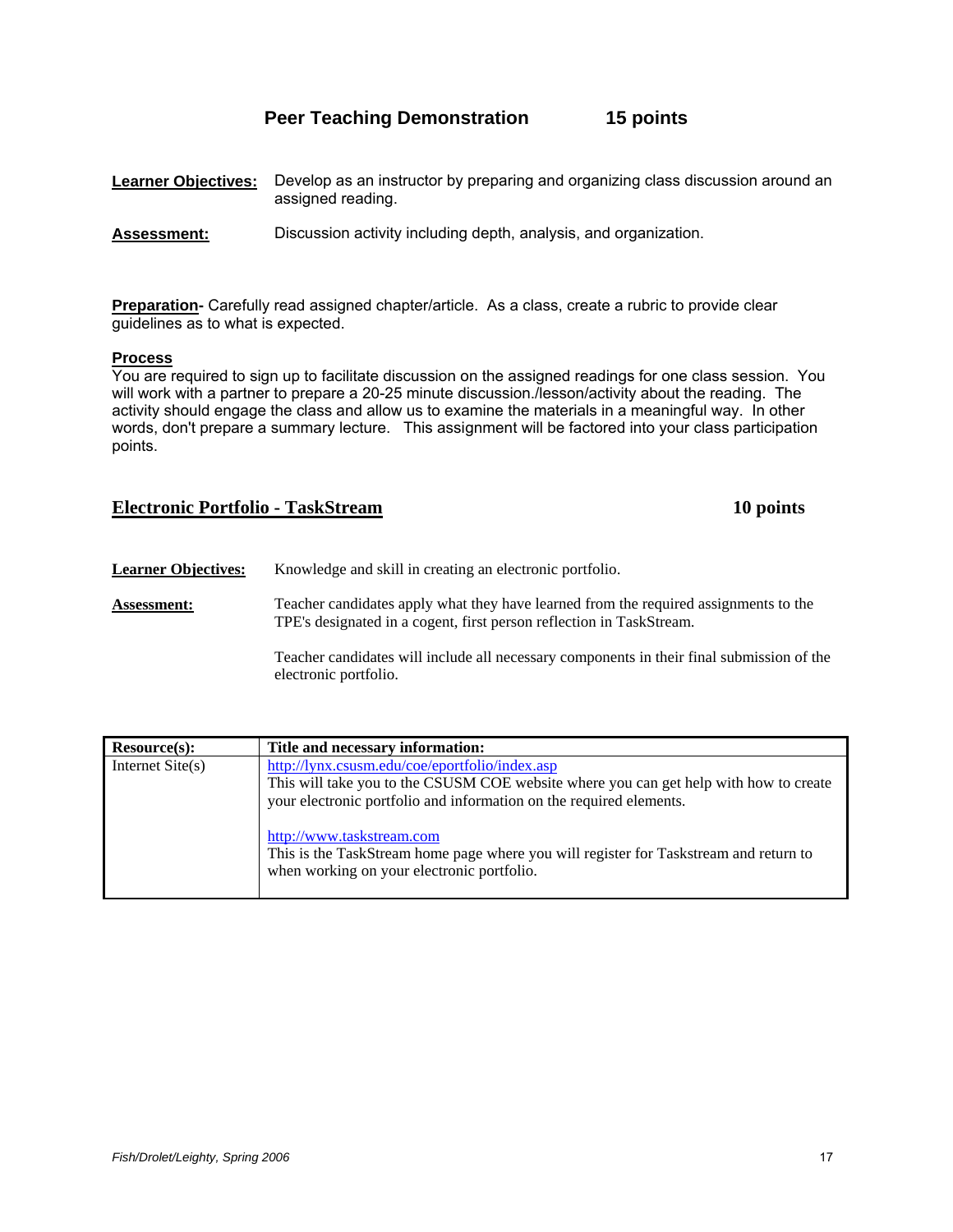# **Universal Backwards Lesson Design**

|                                | WHAT?                                                                                                                                                                                                                                                                                                                                                                                                                                                                                                                                                                                                                                                                                                                                                                                                    |  |  |
|--------------------------------|----------------------------------------------------------------------------------------------------------------------------------------------------------------------------------------------------------------------------------------------------------------------------------------------------------------------------------------------------------------------------------------------------------------------------------------------------------------------------------------------------------------------------------------------------------------------------------------------------------------------------------------------------------------------------------------------------------------------------------------------------------------------------------------------------------|--|--|
| <b>BEFORE</b><br><b>LESSON</b> | Facts about the learner<br>Content/Context<br>Product/Assessment<br>Management/Discipline considerations                                                                                                                                                                                                                                                                                                                                                                                                                                                                                                                                                                                                                                                                                                 |  |  |
|                                | I<br>N<br>T<br>Anticipatory set<br>$\bullet$<br>$\overline{O}$                                                                                                                                                                                                                                                                                                                                                                                                                                                                                                                                                                                                                                                                                                                                           |  |  |
| <b>DURING</b><br><b>LESSON</b> | <b>Teacher Input</b><br><b>Direct Instruction</b><br>$\Omega$<br>Modeling<br>O<br>Exemplars/Non-Exemplars<br>Demonstration<br>▪<br>T<br>H<br><b>Guided Practice/Progress Modeling</b><br>$\mathbf R$<br><b>Scaffolds and Supports</b><br>$\circ$<br>$\mathbf O$<br>Monitor and Adjust, if needed<br>$\circ$<br>U<br>Check for understanding<br>O<br>G<br>H<br><b>Independent Practice/Formative Assessment</b><br><b>Benchmark Criteria for Assessment</b><br>$\Omega$<br><b>Closure/Summative Assessment</b><br>Students summarize learning<br>$\circ$<br>Check that objectives were met<br>O<br>$\boldsymbol{B}$<br>Transfer<br>E<br><b>Extension Activities</b><br>$\Omega$<br>Y<br><b>Research Projects</b><br>$\mathbf O$<br>Home Fun<br>п<br>$\mathbf N$<br><b>Enrichment Activities</b><br>▪<br>D |  |  |
| <b>AFTER</b><br><b>LESSON</b>  | Reflection<br>Successes to repeat<br>O<br>Revisions to make<br>O                                                                                                                                                                                                                                                                                                                                                                                                                                                                                                                                                                                                                                                                                                                                         |  |  |